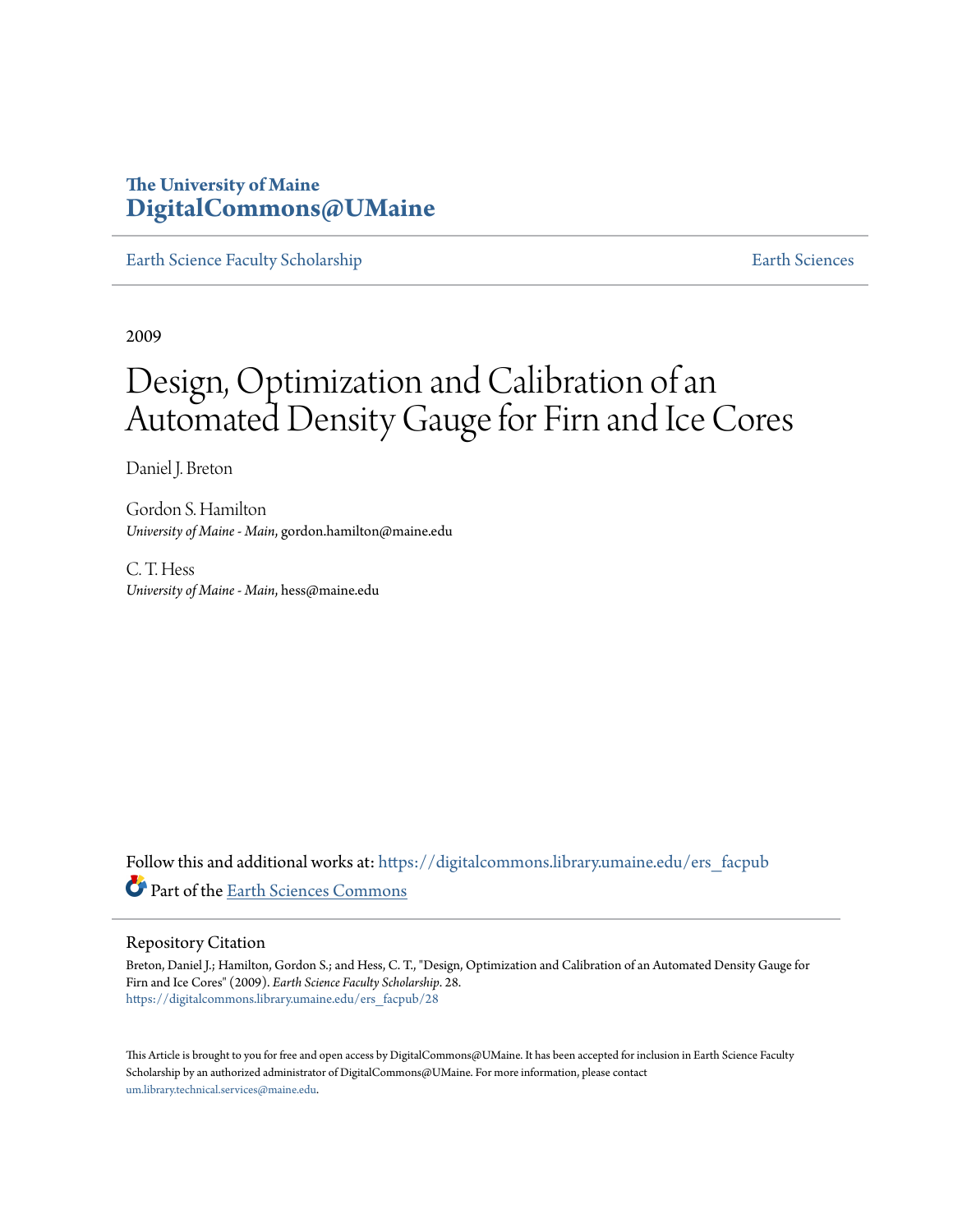# **Instruments and Methods**

# Design, optimization and calibration of an automated density gauge for firn and ice cores

Daniel J. BRETON,<sup>1,2</sup> Gordon S. HAMILTON,<sup>1</sup> C.T. HESS<sup>2</sup>

<sup>1</sup> Climate Change Institute, University of Maine, Sawyer Environmental Research Building, Orono, Maine 04469-5764, USA E-mail: daniel.breton@maine.edu

 $^2$ Department of Physics and Astronomy, University of Maine, 120 Bennett Hall, Orono, Maine 04469-5709, USA

ABSTRACT. A gamma-ray density gauge can provide high-resolution and high-precision density measurements of firn and ice cores. This study describes the design, gamma-ray energy optimization and mass attenuation coefficient calibration of the Maine Automated Density Gauge Experiment (MADGE), a portable, field-operable gamma-ray density gauge used on overland traverses in East Antarctica. The MADGE instrument uses a <sup>241</sup>Am gamma-ray source, a pulse-mode counting system and electronic core diameter calipers to collect high-precision  $(\pm 0.004 \text{ g cm}^{-3})$  density data from 3-8 cm diameter firn and ice cores. The data are collected at a 3.3 mm spatial resolution and an average throughput of 1.5 m h<sup>-1</sup> for 5 cm diameter cores.

## **1. INTRODUCTION**

Information regarding firn and ice density as a function of depth is important for many of the physical and climatological records stored in an ice core. Accurate densities are required to calculate water-equivalent accumulation rates and can provide an independent means of determining annual layers (Gerland and others, 1999; Hawley and Morris, 2006; Hawley and others, 2008), while interpretation of ground-penetrating radar returns is strongly influenced by density variations above the firn/ice transition (Eisen and others, 2002; Arcone and others, 2005). These scale variations (from millimeters to tens of centimeters) act as isochrones and can provide information regarding past climate conditions (Spikes and others, 2004). Firn density is usually calculated from measurements of sample volume and mass, quantities which are not only subject to a large measurement uncertainty but must also be sampled at a low vertical resolution to make sample handling practical (Whillans and Bolzan, 1988).

A gamma-ray  $(\gamma$ -ray) density gauge (sketched in Fig. 1) non-destructively determines the density of a sample of known thickness by comparing the transmission rate, or intensity, of a beam of  $\gamma$ -rays passing through a sample with the intensity of the same beam passing through air. Provided that the beam is narrow and consists of  $\gamma$ -rays of the same energy, the intensity of the transmitted  $\gamma$ -ray beam follows the Lambert-Beer law:

$$
n = n_0 \exp(-\mu_m \rho x), \tag{1}
$$

where *n* is the  $\gamma$ -ray intensity ( $\gamma$ -rays s<sup>-1</sup>) at the detector with a sample present,  $n_0$  is  $\gamma$ -ray intensity at the detector with no sample present,  $\rho$  is the average density of the sample along the beam path ( $g \text{ cm}^{-3}$ ) and x is the beam path length in the sample (cm). The mass attenuation coefficient,  $\mu_{m}$ , of the sample material (cm<sup>2</sup> g<sup>-1</sup>) is defined as  $\mu/\rho$  where  $\mu$  is the linear attenuation coefficient (cm<sup>-1</sup>) of the sample material. The linear attenuation coefficient is a function of both the atomic number and density of the material and is a measure of the probability per unit length that a  $\gamma$ -ray will interact

in some way with the sample material. The mass attenuation coefficient simply removes the density dependence from  $\mu$ and provides a way to determine the material density if  $\mu_{\rm m}$ is known.

Both *n* and  $n_0$  are *unscattered*  $\gamma$ -ray intensities, that is, they have passed from source to detector without interacting with anything along the way, arriving at the detector undeflected and with their original energy. Ideally,  $\gamma$ -rays scattering from the sample are either deflected into and absorbed by the Pb detector collimator plate, or have lost sufficient energy in the Compton-scattering process to be discarded by the counting system. However, in a real instrument there is some contribution to  $n$  from small-angle scattering events, as discussed in section 2.2.4.

The mass attenuation coefficient is a constant for a given material and  $\gamma$ -ray energy,  $E_{\gamma}$ , so measuring the sample attenuation consists of simply determining  $n_0$  and n. In a real measurement, we do not measure intensities directly, but instead determine them from  $n_0 = N_0/t_0$  and  $n = N/t$ , where  $N_0$  and N are the number of unscattered  $\gamma$ -rays arriving at the detection system in time  $t_0$  and  $t$ , respectively.

The attenuation measurement alone can only give information about the product  $\rho x$  which has units of  $g \text{ cm}^{-2}$  and is called the 'mass thickness' of the sample. In order to extract a traditional density ( $g \text{ cm}^{-3}$ ), we must also measure the diameter of the ice core,  $x$ . We then determine the density as

$$
\rho = -\frac{\ln (n/n_0)}{\mu_{\rm m} x}.
$$
 (2)

Several important aspects of a real density measurement are not captured by this relation:

- 1. Choice of optimum  $E_{\gamma}$  for a given material and sample size.
- 2. System dead-time losses cause measured intensities, m and  $m_0$ , to be lower than the actual intensities, *n* and  $n_0$ .
- 3. Choice of an appropriate activity for the  $\gamma$ -ray source.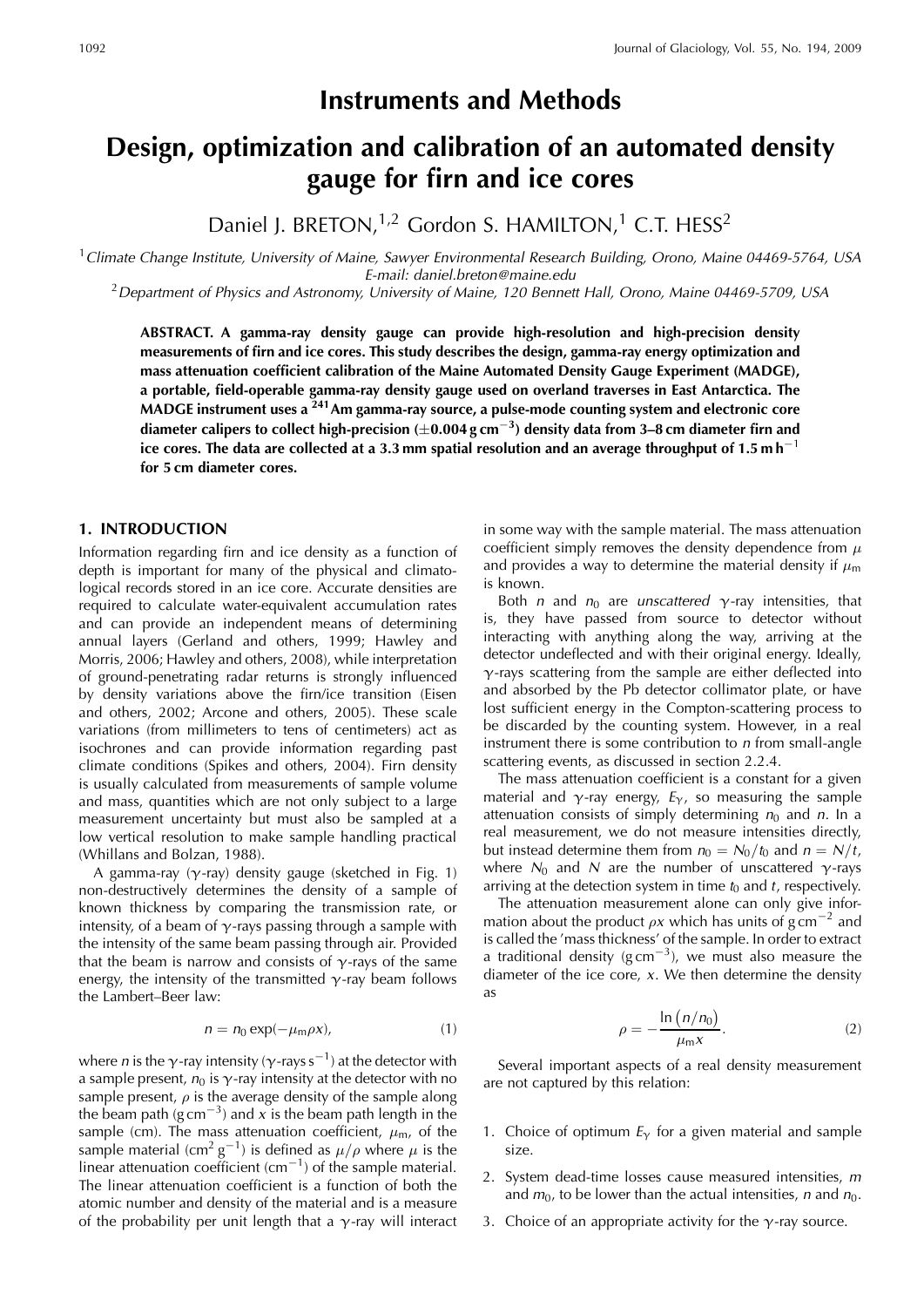

Fig. 1. Top-down view of a  $\gamma$ -ray density gauge.

4. Calibrating the device to account for both finite detector energy resolution and departures from the narrow-beam approximation due to finite collimator hole size.

Section 2 discusses these issues and our methods of solving them, while section 3 covers measurement uncertainty, repeatability and throughput.

#### 1.1. Previous instruments

Several instruments of this type have been used in glaciological work, including the Alfred Wegener Institute (AWI) densimeter (Gerland and others, 1999; Wilhelms, 2000) and the Hokkaido University X-ray device (Hori and others, 1999). These instruments operate at very different photon energies, but both use very intense sources:  $\sim$ 3 Ci of  $^{137}Cs$ (primary energy 661 keV) for the AWI instrument and a 30 kV X-ray tube for the Hokkaido University device. The strength of their sources requires that both detectors operate in 'current mode', since the high X- or  $\gamma$ -ray intensity makes it impossible to detect the arrival or energy of an individual photon.

This is a potential disadvantage as Equation (1) is valid only for mono-energetic photons. Current-mode detection cannot differentiate between unscattered photons (with full energy,  $E_y$ ) and those that have been Compton-scattered to some lower energy. Detectors without energy resolution must either use very tight collimation or correct the measurements using an empirical 'build-up factor' which depends on  $E_{\gamma}$ and both the geometry and density of the sample (Knoll, 1989).

Detector operation in 'pulse mode' counts each detected  $\gamma$ -ray individually and analyzes it for  $E_{\gamma}$  by monitoring the electrical pulse created by the detector. Using pulse mode precludes operation at very high  $\gamma$ -ray intensities due to dead-time losses (Knoll, 1989), but it does improve the statistical accuracy of the measurement and ensures that Equation (1) is correctly applied, by only counting events in a narrow energy range, corresponding to unscattered  $\gamma$ -rays. Dead-time losses occur when the  $\gamma$ -ray intensity is so high that it is not possible for the counting system to electronically distinguish the detector pulse of one  $\gamma$ -ray from the next, counting multiple  $\gamma$ -rays as one.

## 1.2. MADGE workbench and sensor head

The Maine Automated Density Gauge Experiment (MADGE) instrumentation consists of an aluminum workbench on which ice cores are processed, and an insulated, temperature-controlled electronics box. The workbench provides a straight and level surface for supporting the ice-core trays and mounting the density-profiling hardware. The ice cores are held in adjustable-height core trays and are density-profiled by the sensor head, a  $\pi$ -shaped set of



Fig. 2. Bottom view of the MADGE sensor head. The source and detector support plates are on the left and right, respectively. Core calipers are the black mechanisms at the bottom, designed to contact the core 33.3 mm ahead of the  $\gamma$ -ray beam. The sensorhead travel direction is from top to bottom of the photograph. For scale, each support plate is 10 cm from top to bottom.

aluminum plates which provide rigid mounting support for the source,  $\gamma$ -ray detector and ice-core diameter calipers, shown in Figure 2. The two legs of the  $\pi$  are the source and detector support plates, while the top is the yoke, a plate machined to keep the support plates parallel and properly aligned with each other.

A belt-type linear actuator driven by a stepper motor moves the sensor head in 3.3 mm increments over the ice core. After the sensor head is moved, the core diameter and gamma transmission are measured and stored by a microcontroller. Each such movement and measurement sequence is called an 'exposure'; it takes 303 exposures to produce a continuous profile of a 1 m ice core.

The core diameter calipers are 3.3 mm wide, springloaded, plastic arms which pivot in from both sides of the sensor head to make contact with the ice core. Each arm carries a steel activator which interacts with a Gill Blade25 eddy-current position detector (http://www.gillsensors.co.uk) to provide sub-millimeter position measurements. The corediameter measurement is made 33.3 mm (exactly ten exposures) ahead of the nuclear measurement, so the data can be easily shifted during post-processing to ensure that the core diameter and gamma transmission data are properly matched.

# 1.3. MADGE electronics box and microcontroller

The insulated electronics box takes 120 VAC, 60 Hz power and contains the microcontroller board, a Canberra model 1000 portable nuclear-instrumentation module (NIM) bin (http://www.canberra.com), a  $\pm 12 \text{ V}$  linear power supply and a Parker OEMZL6 stepper motor controller (http://www.parker.com). A solid-state relay-controlled resistance heater and an exhaust blower are also installed inside the box to heat or cool as necessary to maintain a stable interior temperature of  $\sim$ 20 $^{\circ}$ C during measurements.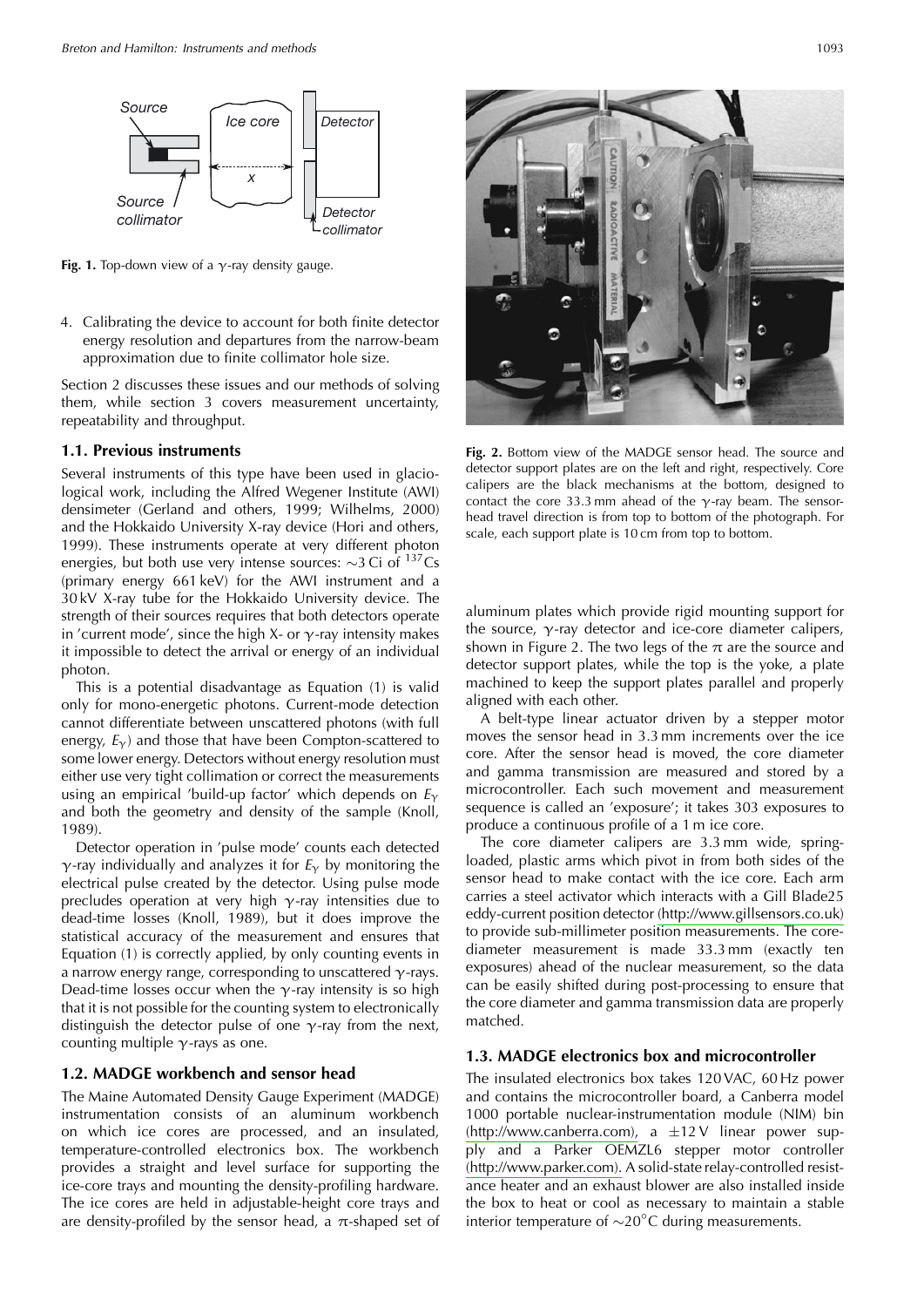1094



Fig. 3. Sketch of MADGE inter-instrument communications. RS-232 shown in dashed lines, TTL level shown in dash-dot lines, SPI shown in solid lines.

The microcontroller is a Rabbit Semiconductor RCM3720 (http://www.rabbit.com) and operates all parts of the instrument through RS-232, serial peripheral interface (SPI) and simple transistor-transistor logic (TTL) level voltage signals, as shown in Figure 3. The Canberra 512 counter timer and the core diameter calipers are operated via RS-232, while the OEMZL6 stepper motor driver is controlled via TTLlevel signals to select movement direction and give stepping commands.

The microcontroller board also has 12-bit analog to digital (A-D) and digital to analog (D-A) conversion capabilities. The A-D converter measurements are used primarily to monitor temperatures, while the D–A converter is used to control the lower-level discriminator (LLD) setting of the Canberra 2015A SCA, allowing any drift in the nuclearmeasurement system to be corrected.

The RCM3720 can be reprogrammed in the field and has an on-board 1MB serial Flash memory to store hundreds of meters of density profiles. The operator can upload data to a laptop via any standard terminal program.

#### 2. MEASUREMENT METHODS

The density gauge makes two simultaneous measurements: sample thickness,  $x$ , determined by calipers, and sample mass thickness,  $\rho x$ , determined by  $\gamma$ -ray transmission. In this section we discuss the equipment, the mathematical models for transforming raw data into useful form and the calibration method for the  $\gamma$ -ray transmission measurement system.

#### 2.1. Thickness measurement

Measurement of the sample thickness determines the path length of the  $\gamma$ -ray beam through the sample and can have an impact on the calculated sample density uncertainty. Icecore calipers for field use need to withstand low temperatures and blowing snow while providing sub-millimeter precision over thousands of measurements per day. We chose a springloaded caliper design that contacted the core on both sides, and measured the caliper-arm displacements using a pair of Gill Blade25 eddy current sensors.

Each Blade25 sensor reports a digital output code for a given caliper-arm displacement, with a resolution

of  $\sim$ 38 codes mm<sup>-1</sup> (Gill Sensors, http://www.gillsensors. co.uk). This output code is converted to a displacement measurement ( $d_{src}$  or  $d_{det}$ ) using a third-order polynomial. The two Blade25 sensors are controlled directly by the RCM3720 microcontroller via three-wire RS-232 connections. The RCM3720 performs the displacement conversion calculation and averages 30 measurements from each caliper arm to calculate the core diameter as  $x = d_{\text{yoke}} - d_{\text{src}} - d_{\text{det}}$ , where  $d_{src}$  is the distance between the source support plate and the ice core,  $d_{\text{det}}$  is detector support plate to ice-core distance and  $d_{\text{voke}}$  is the inside distance between the source and detector support plates. This system allows correct corediameter measurements, even when the core is not perfectly centered in the gauge.

The uncertainty of each sensor is generally  $\pm 1$  code, or 0.026 mm, for small displacements (0-6 mm) but can be  $\pm$ 2 codes for larger displacements ( $>$ 8 mm). We use the larger value to be conservative, so the overall uncertainty of the core-diameter measurement,  $\Delta x$ , is 0.1 mm.

#### 2.2. Gamma-ray transmission measurement

We will follow the path of a single  $\gamma$ -ray from its source to its final destination, as a count stored in the memory of the microcontroller, to discuss all of the equipment used in the transmission measurement.

The  $\gamma$ -ray source, built by Isotope Products Laboratory (http://www.ipl.isotopeproducts.com), is a sealed stainlesssteel capsule containing a  $3.7$  GBq  $^{241}$ Am pellet with a primary  $E_{\gamma}$  of 59.5 keV. The capsule is housed inside a small Pb shield equipped with a fail-safe, spring-loaded shutter (allowing the source to be turned on or off) and a 3.3 mm diameter collimator hole. The source collimator hole is 10 mm long and confines the radiation to a  $42^{\circ}$  apex-angle cone, aimed directly at the detector collimator hole.

The detector collimator is a flat Pb plate covering the entire detector face, except for a 3.3 mm diameter hole in the center. The Pb plate provides radiation shielding for the detector side of the sensor head and prevents the detector from counting any radiation, except that passing through the collimation hole. Together, the source and detector collimators define a pencil-shaped measurement beam which passes through the diameter of the ice core.

For the MADGE detection system, we required high speed and good energy resolution at 59.5 keV to match our source. The  $\gamma$ -ray detector was built by Saint-Gobain Crystals (http://www.detectors.saint-gobain.com) and is a 3.8 cm diameter by 3.8 cm tall BrilLanCe™380 (B380) scintillation crystal mounted on a photomultiplier tube. We chose B380 over the traditional NaI as our scintillator because of the faster response time of the B380 crystal.

The detector requires a high-voltage source and electronics to process the output signal pulses. MADGE uses a standard NIM bin to house and power a Canberra model 3102D high-voltage power supply, a model 512 dual counter timer and a model 2015A single-channel analyzer (SCA) with amplifier.

Signal pulses from the detector are first sent to the SCA. The SCA outputs a single logic pulse only if the input detector pulse voltage falls within a preset voltage window. This voltage window defines the  $E_{\gamma}$  range that will trigger a count by the counting system. The output logic pulses are sent to the counter/timer which keeps track of both the number of logic pulses (counts) and the elapsed time of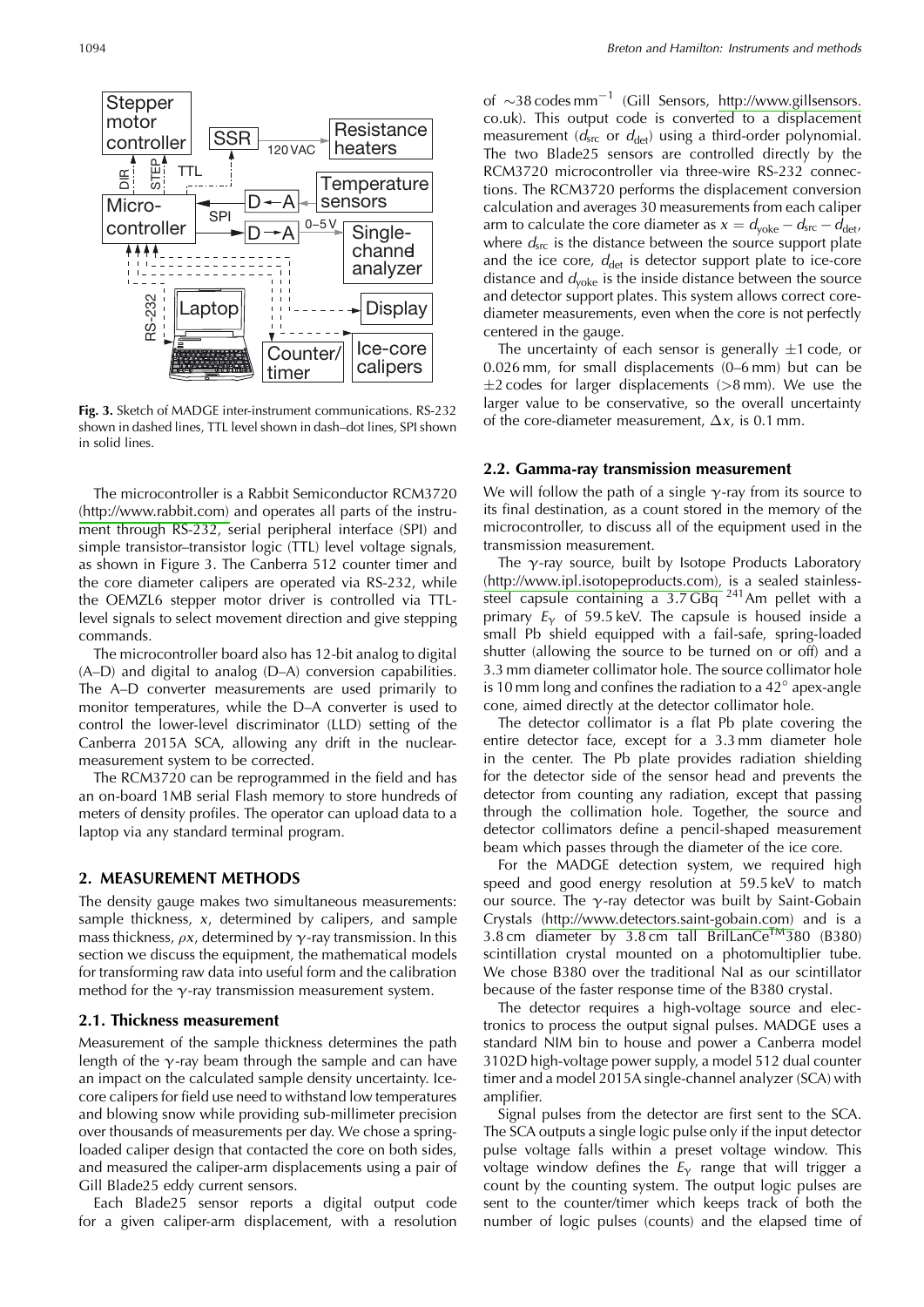

Fig. 4. Absolute value of sensitivity,  $|S|$ , vs  $\mu$ <sub>m</sub> for 8 cm diameter ice cores of indicated densities (g cm<sup>-3</sup>).  $E_Y$  vs  $\mu$ m for water (Brunetti and others, 2004) is plotted to relate the  $\mu_{m}$  for optimized S to  $E_{\gamma}$ for the sample material of interest.  $|S|$  is shown for a unit sample-free intensity ( $n_0 = 1$  counts<sup>-1</sup>) for simplicity.

the measurement. The microcontroller reads both count and elapsed-time data from the counter/timer for storage.

## 2.2.1. Goldilocks'  $\gamma$ -ray

For a given sample size and density, a very high-energy  $\gamma$ -ray may not interact with the sample at all and a very low-energy  $\gamma$ -ray may not penetrate the sample to be counted. Between these two extremes we expect there will be an energy which is 'just right'. We want  $\gamma$ -rays with low enough energy to have sufficient interaction with the sample to get a good density measurement but not so much interaction that the count rate is prohibitively low.

We can find this optimum  $\gamma$ -ray energy from Equation (1) by first defining the sensitivity,  $S$ , as the change in intensity,  $n$ , for a given change in sample density,  $\rho$ :

$$
S = \frac{\partial n}{\partial \rho} = -\mu_{\rm m} x n_0 \exp(-\mu_{\rm m} \rho x). \tag{3}
$$

Given a sample material, size and range of densities, we can find the value of  $\mu_m$  which maximizes the sensitivity and translate that optimum  $\mu_m$  value into  $\gamma$ -ray energy using the solid curve in Figure 4.

S is a negative number by definition, since *n* will decrease with increasing  $\rho$ , but in Figure 4 we plot the absolute value,  $|S|$ , to visualize the meaning of the maximum: that value of  $\mu_{\rm m}$  which achieves the greatest change in output signal (intensity or count rate) for a given change in the input signal (density). Plotting  $|S|$  vs  $\mu_m$  for various values of  $\rho$ , we can see in Figure 4 that the sensitivity has a maximum and approaches zero for the two extremes of high and low values of  $\mu_{m}$ .

Setting  $\partial S/\partial \mu_m$  equal to zero yields a simple relationship between  $\mu_{m}$ , x and  $\rho$  for optimal sensitivity:  $\mu_{m} = 1/\rho x$ . Using this general relationship, we can use estimates of our expected sample size and density range to determine the optimum mass attenuation coefficient, which can then be converted into a corresponding optimal  $E_{\gamma}$  by choosing a material, and plotting  $E_{\gamma}$  versus  $\mu_{\rm m}$  for that material.

#### 2.2.1.1. Choosing  $E_{\gamma}$  for MADGE

In designing MADGE, we needed to process core diameters ranging from 5.0 to 8.0 cm with expected firn and ice

Table 1. MADGE sample parameters and resulting optimized mass attenuation coefficients and  $\gamma$ -ray energies for water. Mass thicknesses range from 1.0 to 7.3 g cm<sup>-</sup>

| Sample size, x | Sample density, $\rho$ | Optimal $\mu_{m}$ | Optimal $E_v$ |  |
|----------------|------------------------|-------------------|---------------|--|
| cm             | $g \text{ cm}^{-3}$    | $cm2 g-1$         | keV           |  |
| 5.0            | 0.2                    | 1.0               | 18.2          |  |
| 5.0            | 0.917                  | 0.218             | 53.6          |  |
| 8.0            | 0.2                    | 0.625             | 22.2          |  |
| 8.0            | 0.917                  | 0.136             | 203.4         |  |

densities ranging from 0.2 to 0.917  $g \text{ cm}^{-3}$ , which together yield mass thicknesses ranging from 1.0 to 7.3 g cm<sup>-2</sup>. The optimum  $\mu_{\rm m}$  values for this range are shown in Table 1. Choosing our material to be water, we can then use the  $E_{\gamma}$ vs  $\mu_{\rm m}$  curve for water to find the optimum  $E_{\gamma}$ .

Taken together, the data shown in Table 1 suggest that a  $\gamma$ -ray energy between 20 and 100 keV would provide good sensitivity for the expected range of sample size and density, leading us to select  $241$  Am for our source isotope, with its primary  $E_Y$  of 59.5 keV. This choice is nearly optimal for a 0.917 g cm<sup>-3</sup>, 5 cm diameter core ( $\rho x = 4.6$  g cm<sup>-2</sup>), which roughly represents the center of our expected sample mass thickness range.

#### 2.2.2. Detection system dead time

All  $\gamma$ -ray detection systems have a limit on the rate at which they can resolve one  $\gamma$ -ray from another. This limit is generally described using the concept of a system dead time,  $\tau$ : the period of time following the arrival of a  $\gamma$ -ray during which the system is unable to count a newly arriving  $\gamma$ -ray. Two problems arise from this phenomenon:

- 1. The actual rate of  $\gamma$ -rays incident on the detector, *n*, and measured count rate,  $m$ , diverge as the incident intensity increases, making it necessary to perform a dead-time correction to determine the values of  $n$  and  $n_0$  from the measured values, m and  $m_0$ .
- 2. The dead-time correction is based on the value of the dead time,  $\tau$ , which has its own associated uncertainty,  $\Delta\tau$ , introducing additional uncertainty to the calculated densities.

The simplest model of dead time is the 'non-paralyzable' model, which assumes that the detection system is unable to count an additional event if it occurs within a time  $\tau$  of the previous event (Knoll, 1989). In this model, the relationship between measured count rate,  $m$ , and the actual rate of incident  $\gamma$ -rays, *n*, is given by  $n = m/(1 - m\tau)$ . Since the number of actual and measured counts is given by  $N = nt$ and  $M = mt$  respectively, we also have the relationship  $N = M/(1 + m\tau)$ . When testing the MADGE detection system within its operating range, we found that the non-paralyzable model characterized dead-time losses very well, with a dead time,  $\tau = 2.592 \pm 0.0062 \,\mu s$ .

The operating range for the density gauge is defined as  $n\tau$  < 20%, ensuring that we can assume that the measured  $\gamma$ -ray counts maintain a Poisson distribution (Knoll, 1989).  $n\tau$  reaches 10% at  $n \approx 39000$  cps which, by design, is the open-gauge event rate,  $n_0$ , in Equation (1). This gives a fundamental understanding of the capacity of our detection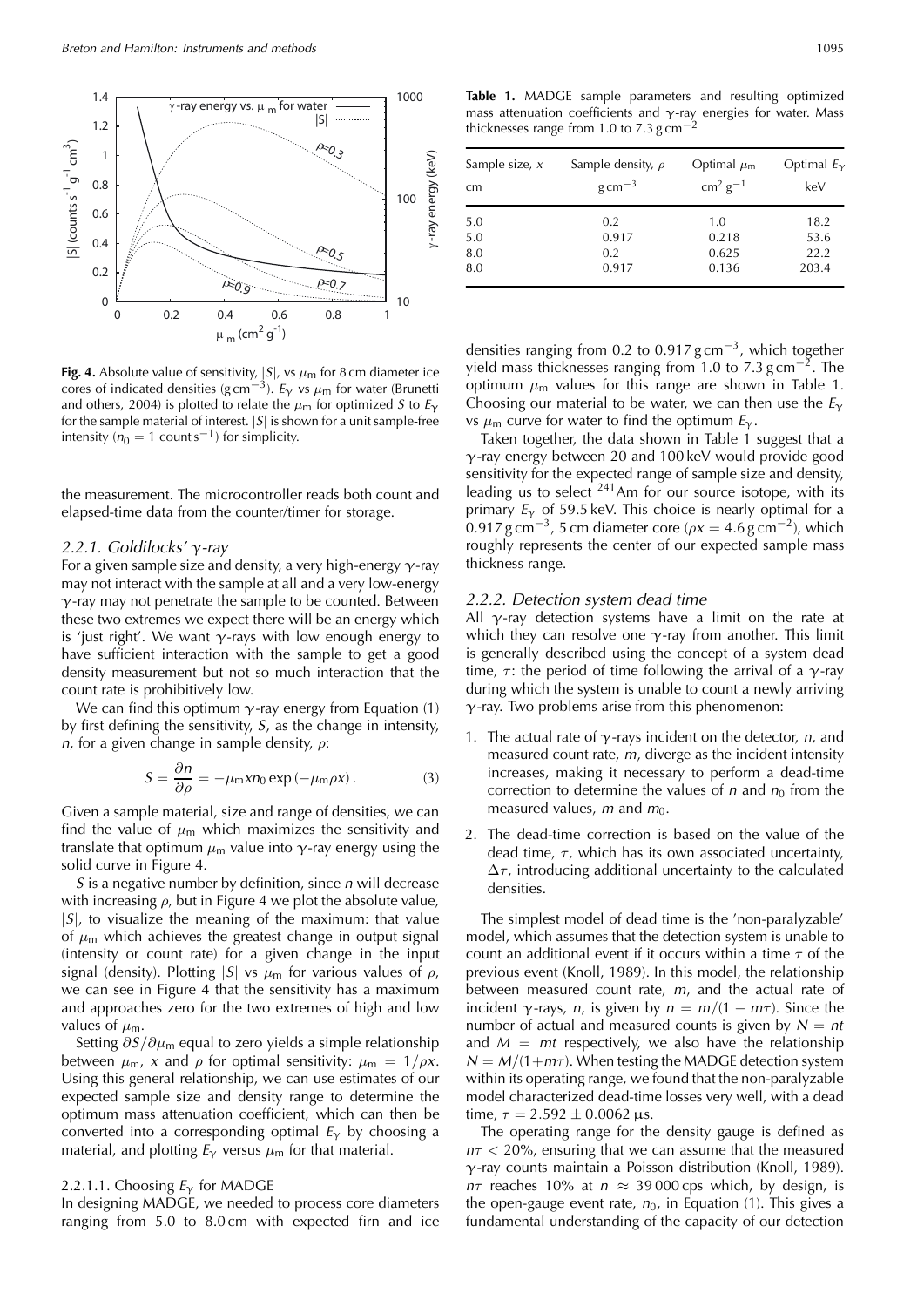and counting system so we can properly choose the  $\gamma$ -ray source activity.

#### 2.2.3. Source activity

The primary limitation on the activity of the source is the collimation and dead-time characteristics of the detection system to which it is coupled. A source with excessive activity requires very large dead-time corrections, increasing the influence of the dead-time uncertainty,  $\Delta\tau$ , on the final density uncertainty,  $\Delta \rho$ , to unacceptable levels. A weak source, however, will require far greater time to achieve a given density uncertainty goal. We sought to find an  $n_0$  which satisfies  $n_0 \tau \approx 10\%$ , a compromise between throughput and dead-time losses.

We calculated  $n_0$  to be 0.1/2.592  $\times$  10<sup>-6</sup> s  $\approx$  39 000 cps. We then determined the source activity which would deliver  $n_0$   $\gamma$ -rays s<sup>-1</sup> to the detector, given the geometry of the gauge and fixed absorbers (collimators, source and detector window materials) in the beam path.

The required source activity,  $A<sub>src</sub>$ , can be calculated as

$$
A_{\rm src} = \frac{n_0}{(\epsilon_{\rm geom})(\epsilon_{\rm det})(B_{E_{\gamma}})(T_{\rm fixed})(f_{\rm self})},\tag{4}
$$

where  $\epsilon_{\text{geom}}$  is the geometric efficiency of the source/detector pair,  $\epsilon_{\text{det}}$  is the efficiency of the detector,  $B_{E_{\gamma}}$  is the branching ratio of the source isotope at  $E_{\gamma}$ ,  $T_{\text{fixed}}$  is the gamma transmission through all fixed materials in the beam path and  $f_{\text{self}}$  is the fraction of 59.5 keV  $\gamma$ -rays which are not lost to self-absorption within the source pellet. All of these factors are functions of  $E<sub>Y</sub>$ , except the geometric efficiency. All of these factors except  $f_{\text{self}}$  are discussed at length by Knoll (1989). In our case,  $\epsilon_{\text{det}} = 1$  because the 59.5 keV  $\gamma$ -rays, once inside the detector, are virtually guaranteed to interact with the scintillation crystal due to its size, density and high atomic number.

For the MADGE prototype, we used the following values to determine the required source activity:

$$
\frac{39\,000}{(1.16 \times 10^{-4})(1.0)(0.36)(0.7501)(0.33)} = 3.77 \times 10^9 \,\text{Bq. (5)}
$$

A difficult problem is the absorption of  $\gamma$ -rays within the source pellet itself, quantified by  $f_{\text{self}}$ . This is a significant problem for <sup>241</sup>Am because  $E_Y$  is relatively low (easily absorbed) and Am has a very high atomic number (a strong absorber) and is distributed throughout the volume of the source pellet. Our only successful calculation of  $f_{self}$  was a Monte Carlo approach which indicated that  $\sim$  67% of the 59.5 keV  $\gamma$ -rays are lost to self-absorption in the source pellet, yielding  $f_{self} = 0.33$  used in Equation (5).

#### 2.2.4. Mass attenuation coefficient calibration

The nuclear instrument calibration is the determination of  $\mu_m$  for a given  $\gamma$ -ray energy, detection system energy window width, detection system dead time and source/detector/collimator geometry. In essence, the calibration consists of multiple  $\gamma$ -ray transmission measurements, taken for varying absorber thicknesses. When these data are plotted as the natural logarithm of counts vs mass thickness of absorber, the slope of the resulting line yields  $\mu_{\rm m}$ .

There are many sources in the literature for very precise values of  $\mu_m$ , determined using experimental set-ups as close to the narrow-beam ideal as possible. These values represent the *maximum* value of  $\mu$ <sub>m</sub> attainable by any density-gauge system. Two factors cause real systems to achieve a lower  $\mu_{\rm m}$ 

than the maximum, ideal value: finite detector and counting system energy resolution, and finite-size collimator holes.

The B380 detector has an energy resolution of 10.8% at 59.5 keV (www.detectors.saint-gobain.com), meaning that the measured energy of many 59.5 keV  $\gamma$ -rays would yield a Gaussian distribution (called a 'photopeak') centered at 59.5 keV with a full width at half-minimum (fwhm) of 6.4 keV. Since the photopeak has a finite width in energy, the user must adjust the counting system energy window width (via the single-channel analyzer) to count the events in the photopeak.

The finite energy window width allows some unwanted scattered  $\gamma$ -rays to be counted: those that have Comptonscattered through a small angle such that they fall within the energy window and still pass through the detector collimator.

The end result of the additional scattered counts is to make it appear that the calibration absorber is absorbing fewer  $\gamma$ rays than predicted by Equation (1). The apparent reduction in absorbing power results in a lower  $\mu_m$  value than the maximum, demonstrating that calibration is a necessary process for all real instruments in order to properly account for the various non-ideal aspects of a given system.

Both the energy window and collimator hole size can be made smaller in an attempt to minimize the number of scattered  $\gamma$ -rays counted, but at the cost of decreased count rate of both scattered and unscattered  $\gamma$ -rays, which reduces the instrument throughput, as the device must spend more time on a single exposure.

#### 2.2.4.1. Calibrating  $\mu_{\rm m}$  for ice

For  $\gamma$ -ray energies less than the pair-production threshold at 1022 keV, a density gauge is really an electron density gauge, since all photon absorption and scattering is due to either photoelectric absorption or Compton-scattering interactions with electrons in the sample. This allows us to perform the  $\mu_{\rm m}$  calibration on the material regardless of whether it is a gas, liquid or solid (Knoll, 1989), since the number of electrons per molecule is constant regardless of the phase of the material. Liquid water is an ideal calibration absorber, in that the bulk density is spatially uniform.

The MADGE calibration equipment consists of a plastic cylinder to contain the water, a syringe, an electronic scale to measure the mass of the cylinder and a source of deionized water. The calibration begins with the sensor head mounted vertically (source on bottom, detector on top) and leveled so the cylinder can be centered over the beam path. The mass and inner diameter of the empty cylinder are recorded and a gamma transmission measurement is performed with the empty cylinder in the beam path. This not only provides a zero-water-thickness data point, but also ensures that the attenuation effect of the cylinder is the same for all data points. Since  $\mu_m$  is determined by the slope of the plotted data, the presence of the cylinder does not affect the calibration results.

A small amount of water is then added to the cylinder, and the water mass thickness is calculated by dividing the total mass of water by the cross-sectional area of the cylinder opening. Note that the water density is not required for the mass thickness determination. A gamma transmission measurement is performed with the cylinder centered in the beam path, and the process is repeated for many different mass thicknesses, ideally covering the range of mass thickness expected for real samples.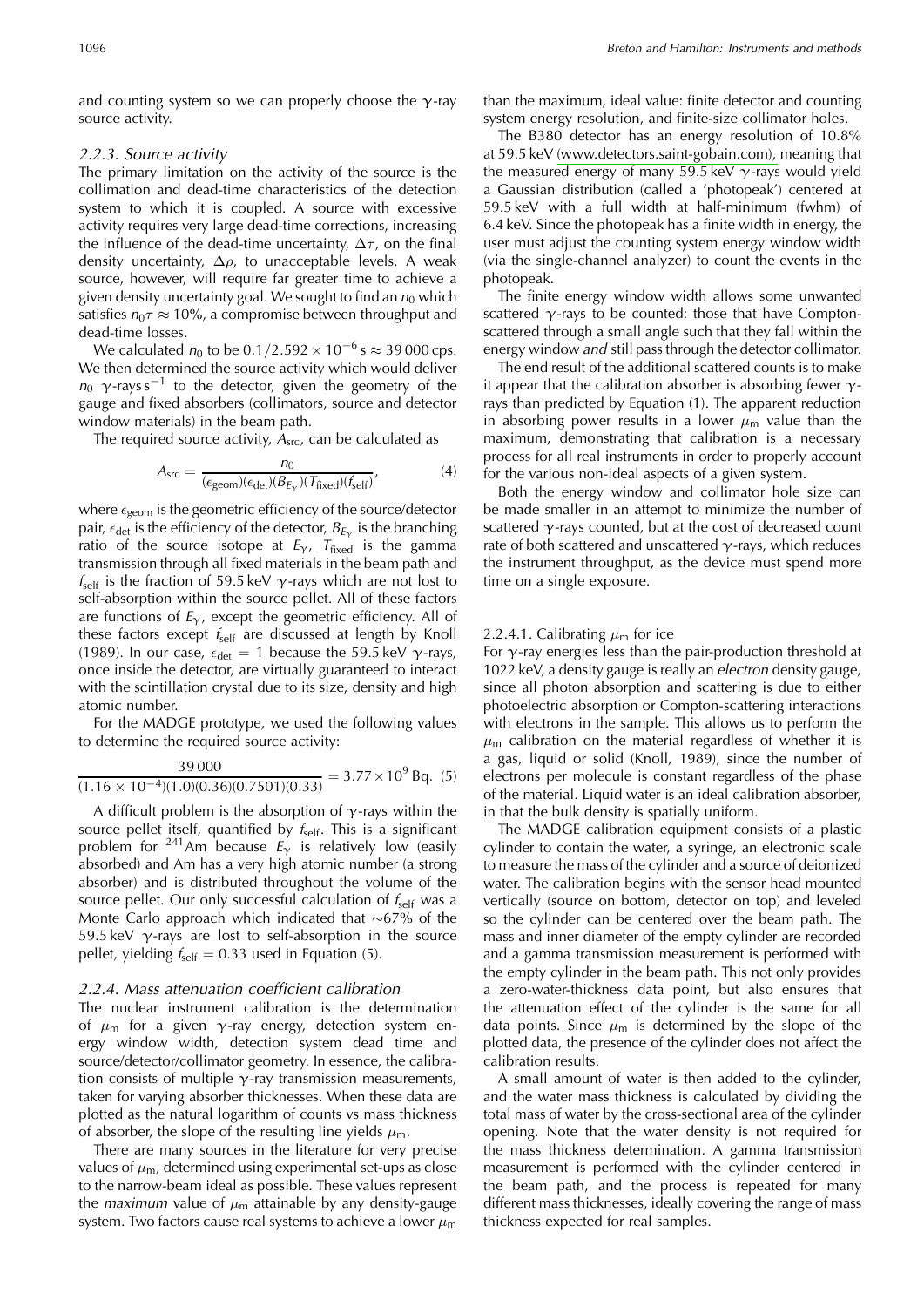**Table 2.** Calculated  $\mu$ <sub>m</sub> (at  $E_{\gamma} = 60 \,\text{keV}$ ) for water with varying major-ion concentrations and the weight fractions of hydrogen, oxygen and the major ions used in the calculation

| Element      | Pure water<br>$\mu_{\rm m} = 0.2058$ | Impure water<br>$\mu_{\rm m} = 0.2059$ | Sea water<br>$\mu_{\rm m} = 0.2111$ |
|--------------|--------------------------------------|----------------------------------------|-------------------------------------|
| Н            | 0.1119                               | 0.1118                                 | 0.1083                              |
| $\Omega$     | 0.8881                               | 0.8879                                 | 0.8586                              |
| <b>Na</b>    | 0                                    | $50 \times 10^{-6}$                    | 0.0109                              |
| Mg           | 0                                    | $10 \times 10^{-6}$                    | 0.0014                              |
| <sup>S</sup> | 0                                    | $10 \times 10^{-6}$                    | 0.0009                              |
| C.           | $\Omega$                             | $100 \times 10^{-6}$                   | 0.0195                              |
| К            | 0                                    | $10 \times 10^{-6}$                    | 0.0004                              |
| Ca           |                                      | $10 \times 10^{-6}$                    | 0.0004                              |

After performing dead-time corrections for all data points, plotting the natural logarithm of corrected counts vs mass thickness of water yields a straight line with slope  $\mu_{m}$ .

MADGE has been calibrated for 3 and 5 cm corediameter set-ups with  $\mu$ <sub>m</sub> of 0.1810  $\pm$  0.0004 and 0.1874  $\pm$  $0.0005$  cm<sup>2</sup> g<sup>-1</sup>, respectively. The longer source-to-detector distance of the 5 cm set-up eliminates more of the smallangle Compton-scattered photons discussed above, resulting in a larger  $\mu_{m}$ .

#### 2.2.5. Effects of impurities on  $\mu_{\rm m}$

Our development of the  $\mu_{\rm m}$  calibration assumes that both the sample cores and calibration absorber are the same material: pure water. Real firn and ice cores contain impurities, typically in the 1 part per  $10^9$  range for the major ions. To evaluate the effects of these impurities, we analyzed hypothetical samples of impure water (representing an 'impure' ice core) and sea water.

Table 2 shows the calculated mass attenuation coefficients at 60 keV for pure water, impure water and 35-parts-perthousand salinity sea water, to demonstrate the effects of increasing impurity concentrations. The mass attenuation coefficients for these mixtures were calculated as  $\mu_{\rm m}$  =  $\sum_i w_i \mu_{m,i}$  where  $w_i$  is the weight fraction of element *i* and  $\mu_{m,i}$  is its mass attenuation coefficient. We use the elemental  $\mu_{m,i}$  data of Saloman and others (1988).

We chose the impure water concentrations to be at least an order of magnitude greater than those observed at the coastal Wilson Piedmont Glacier (Antarctica) site by Bertler and others (2004). Even at these exaggerated impurity concentrations, the change in  $\mu_m$  is significantly less than the uncertainty of the  $\mu_m$  calibration. Therefore, for the purposes of  $\gamma$ -ray density gauging, treating firn and ice cores as pure water is well justified.

# 3. UNCERTAINTY AND THROUGHPUT

Having discussed all of the measurement systems, calibrations and individual uncertainties, we now need to combine them through Equation (2) to determine the final  $1\sigma$  uncertainty in the density measurement, denoted as  $\Delta \rho$ .

# 3.1. Uncertainty propagation

Applying the error-propagation formula (Bragg, 1974) to Equation (2), we obtain three terms which describe the contributions of the nuclear counting, the core diameter and

Table 3. Contributions to overall uncertainty in the calculated density,  $\Delta \rho$ , for typical MADGE operating parameters and several different values for x uncertainty:  $N = 1.5 \times 10^5$ ,  $t = 7.0 \pm 10^{-7}$  s,<br> $N_0 = 1.5 \times 10^6$ ,  $t_0 = 42.0 \pm 10^{-7}$  s,  $\mu_m = 0.187 \pm 0.001$  cm<sup>2</sup> g<sup>-1</sup> and  $x = 5.0$  cm

| $\Delta x$                   | Nuclear<br>term             | Diameter<br>term            | $\mu_{\rm m}$<br>term      | Timing<br>term                                                  | $\Delta \rho$                    |
|------------------------------|-----------------------------|-----------------------------|----------------------------|-----------------------------------------------------------------|----------------------------------|
| cm                           | $\frac{0}{0}$               | $\frac{0}{0}$               | $\frac{0}{0}$              | $\frac{0}{0}$                                                   | $g \text{ cm}^{-3}$              |
| 0.01<br>0.02<br>0.05<br>0.10 | 74.2<br>58.6<br>23.7<br>7.6 | 8.9<br>28.1<br>70.9<br>90.7 | 16.9<br>13.3<br>5.4<br>1.7 | ${<}10^{-12}$<br>$< 10^{-12}$<br>${<}10^{-13}$<br>${<}10^{-13}$ | 0.004<br>0.004<br>0.006<br>0.011 |

the mass attenuation coefficient, to the overall uncertainty in the calculated density:

$$
(\Delta \rho)^2 = \left(\frac{\partial \rho}{\partial \ln(n/n_0)}\right)^2 [\Delta \ln(n/n_0)]^2
$$

$$
+ \left(\frac{\partial \rho}{\partial x}\right)^2 (\Delta x)^2 + \left(\frac{\partial \rho}{\partial \mu_m}\right)^2 (\Delta \mu_m)^2. \qquad (6)
$$

Here,  $\Delta x$  and  $\Delta \mu_m$  are the measurement uncertainties of the core diameter and the mass attenuation coefficient, respectively.

Terms involving  $\Delta t$  are ignored because the time base (internal clock) in a modern nuclear counter/timer instrument is very accurate, with  $\Delta t$  and  $\Delta t_0$  around  $\pm 0.1$   $\mu$ s (Canberra Industries, 2002). Therefore, the contribution of the timing uncertainty to the overall density uncertainty is negligible in comparison to the other measurements (see Table 3).

Performing the indicated derivatives in Equation (6), we obtain the following final expression:

$$
(\Delta \rho)^2 = \frac{1}{x^2 \mu_m^2 n^2} \left\{ \left[ \frac{1}{1 - m\tau} + \frac{m\tau}{(1 - m\tau)^2} \right]^2 \left( \frac{m}{t} \right) \right\} + \left[ \frac{m^2}{(1 - m\tau)^2} \right]^2 (\Delta \tau)^2 + \frac{1}{x^2 \mu_m^2 n_0^2} \left\{ \left[ \frac{1}{1 - m_0 \tau} + \frac{m_0 \tau}{(1 - m_0 \tau)^2} \right]^2 \left( \frac{m_0}{t_0} \right) \right. + \left[ \frac{m_0^2}{(1 - m_0 \tau)^2} \right]^2 (\Delta \tau)^2 + \left[ \frac{\ln(n/n_0)}{x^2 \mu_m} \right]^2 (\Delta x)^2 + \left[ \frac{\ln(n/n_0)}{x \mu_m^2} \right]^2 (\Delta \mu_m)^2, \tag{7}
$$

where  $n = m/(1 - m\tau)$  and  $n_0 = m_0/(1 - m_0\tau)$ .

The uncertainty calculated by Equation (7) depends on the values chosen by the operator for  $N$  and  $N_0$ , as well as using proper values for  $\Delta x$ ,  $\Delta \mu_m$  and  $\Delta \tau$ . We tested Equation (7) by conducting sets of 100 repeat measurements on the same location of a firn core and varying  $N$  for each set. The results of this testing are shown in Figure 5 and demonstrate the close relationship between N, throughput and  $\Delta \rho$ .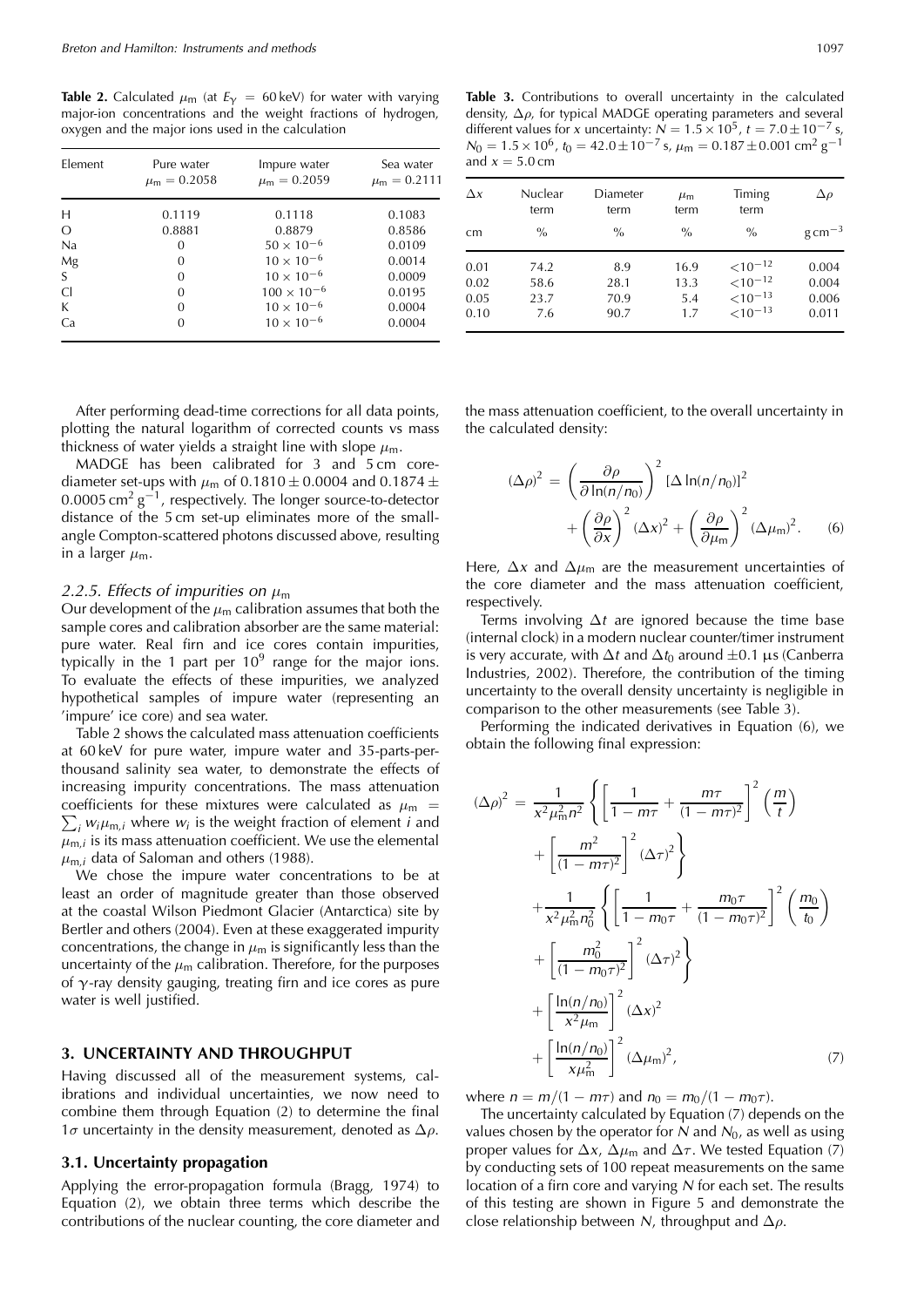

Fig. 5. Box-and-whisker plots for repeated density measurements of the same location on a 3 cm wide firn core for various exposure counts, N. Measurements were repeated 100 times for each exposure count setting. The observed standard deviation (g cm<sup> $-3$ </sup>) and average throughput ( $mh^{-1}$ ) are shown above and below each box plot, respectively. Note that the lower axis scale changes at  $N = 100 \times 10^3$ .

Note that the observed standard deviation shown above each box plot is not the same as the calculated standard deviation,  $\Delta \rho$ , from Equation (7). The calculated values are larger than the observed standard deviation by  $\sim 0.001$  g cm<sup>-3</sup> for all values of  $N$ . Therefore, Equation  $(7)$  slightly overestimates the uncertainty in the density measurements and can be

confidently and conservatively applied to MADGE density data.

We also tested the repeatability of the instrument by performing repeated density scans of the same 1 m section of core and observing the variability, shown in Figure 6. The average standard deviation of all 303 measurements was 0.0082, while the calculated  $\Delta \rho$  was 0.009 g cm<sup>-3</sup>, showing again that Equation (7) provides a conservative estimate for the measurement uncertainty for varying densities and core diameters observed over the length of a core segment.

#### 3.2. Throughput

Throughput is the rate at which the instrument can density-profile a unit length of core. The desired level of measurement uncertainty, source activity, dead time and the mass thickness of the sample all affect the throughput. The desired measurement uncertainty will determine  $N$ , the number of  $\gamma$ -rays that need to be counted during each exposure to achieve the measurement uncertainty goals, as shown in Figure 5. The rate of  $\gamma$ -ray transmission, n, for a given sample mass thickness determines the average time (in seconds) required for an exposure:  $t = N/n$ . The instrument throughput,  $T(mh^{-1})$ , can then be calculated as  $T = 3600/\alpha t$  where  $\alpha$  is the number of exposures per meter.

We chose  $N = 1.5 \times 10^5$  and  $N_0 = 1.5 \times 10^6$  counts for field operation of MADGE on 5 cm diameter cores, resulting in a  $\Delta \rho$  of  $\sim$ 0.004 g cm<sup>-3</sup>. These values yield *T*=1.5 m h<sup>-1</sup> at an average sample density of 0.5 g cm<sup>-3</sup>.

### 3.3. Example data

An example of MADGE data recorded in the field is shown in Figure 7. These data were taken from a 13.5 m long section of nominal 5.2 cm diameter firn core collected at Titan Dome  $(88^\circ30^\circ S, 178^\circ32^\prime E)$  during the 2007 US ITASE (International Trans-Antarctic Scientific Expedition)



Fig. 6. Eight repeated density scans of a 3 cm wide core collected from the South Pole at  $N = 50 \times 10^3$ , yielding a calculated  $\Delta \rho = 0.009$  g cm<sup>-3</sup>. (a) The entire core with a core break at 64 cm; (b) close-up view of the 20-40 cm section. Dark gray indicates  $\pm\Delta\rho$ , gray indicates  $\pm 2\Delta\rho$  and light gray indicates  $\pm 3\Delta\rho$  bands about the mean density. The data spread over these bands demonstrates that  $\Delta \rho$  calculated by Equation (7) is correctly accounting for  $\gamma$ -ray counting,  $\mu$ <sub>m</sub> and core diameter uncertainties.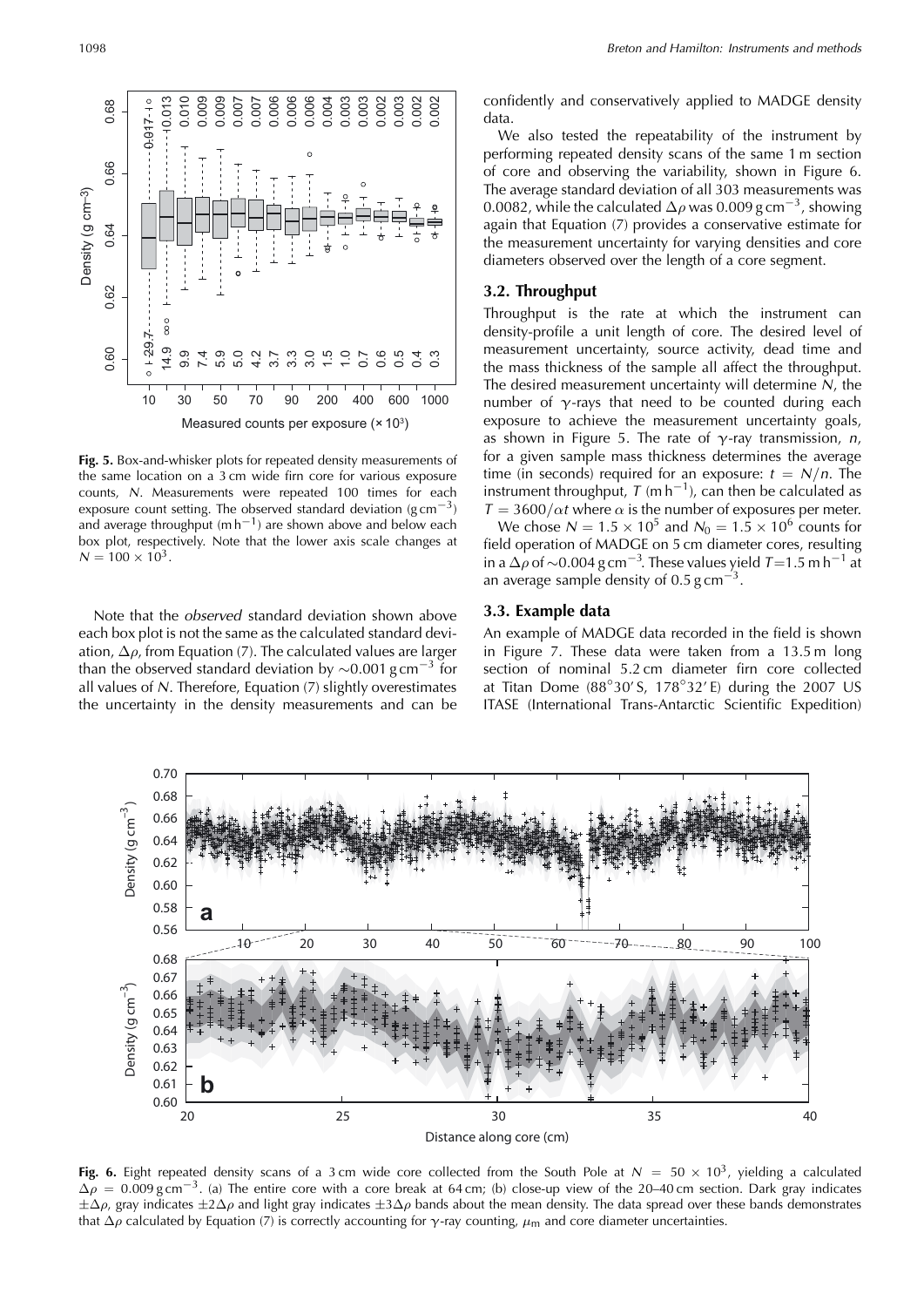

**Fig. 7.** Example of density data collected from a 13.5 m long, 5.2 cm diameter core from Titan Dome, Antarctica. Typical  $\Delta \rho$  ( $\pm$ 0.004 g cm<sup>-3</sup>) is shown in the upper left of (a) and (b). Core breaks (CB) and drilled core section boundaries (S) are shown in (b).

traverse. After a hard, dense layer at the surface, 3 m of low-density firn with thin, dense horizons can be observed. MADGE can confidently distinguish fine-scale variability in firn density because  $\Delta \rho$  is small and well quantified. Beyond 3 m depth, the overall density begins to increase, while the density variability decreases. MADGE provides excellent data continuity across core sections recovered in different drilling runs, as shown in Figure 7b where core sections and core breaks are shown explicitly.

A fuller analysis of these and other MADGE data is in preparation.

# **4. CONCLUSIONS**

This paper describes the major issues surrounding the design of a  $\gamma$ -ray density gauge, both in general and specifically for the MADGE system. Methods for determining the crucial system parameters (optimum  $\gamma$ -ray energy, appropriate source activity, mass attenuation coefficient, density uncertainty and throughput) have all been presented in detail, in the hope that readers may consider using or building such a system.

MADGE offers significant benefits over existing firn- and ice-density gauging systems:

- 1. Measurements are automated, highly accurate and recorded at high spatial resolution.
- 2. The calibration of the instrument is straightforward, repeatable and uses the actual measurand (water) as its standard.
- 3. Operating on 5–8 cm diameter cores allows the use of lower source activity, thereby lowering operator radiation exposure and making shipping of the instrument easier and less expensive.
- 4. Optimizing  $E<sub>\gamma</sub>$  for the sample mass thickness provides the best density measurement and allows simple, lightweight shielding because the optimal  $E_{\gamma}$  is relatively low.
- 5. Using a pulse-mode  $\gamma$ -ray counting system with energy discrimination ensures that the Lambert-Beer law is correctly applied.
- 6. The measurement uncertainty analysis for a pulse-mode instrument is well developed and easily calculated for each exposure.
- 7. Finally, this instrument is field-portable and field-proven in an Antarctic traverse setting.

# 5. ACKNOWLEDGEMENTS

This work was supported by US National Science Foundation grant OPP-0440792. We thank S.A. Arcone for his detailed review of an early version of the manuscript. We also thank R. Hawley and an anonymous reviewer whose comments greatly improved this work.

# **REFERENCES**

- Arcone, S.A., V.B. Spikes and G.S. Hamilton. 2005. Phase structure of radar stratigraphic horizons within Antarctic firn. Ann. Glaciol., 41, 10-16.
- Bertler, N.A.N., P.A. Mayewski, P.J. Barrett, S.B. Sneed, M.J. Handley and K.J. Kreutz. 2004. Monsoonal circulation of the McMurdo Dry Valleys, Ross Sea region, Antarctica: signal from the snow chemistry. Ann. Glaciol., 39, 139-145.
- Bragg, G.M. 1974. Principles of experimentation and measurement. Engelwood Cliffs, NJ, Prentice-Hall.
- Brunetti, A., M. Sanchez del Rio, B. Golosio, A. Simionovici and A. Somogyi. 2004. A library for X-ray-matter interaction cross sections for X-ray fluorescence applications. Spectrochim. Acta,  $59(10-11)$ ,  $1725-1731$ .